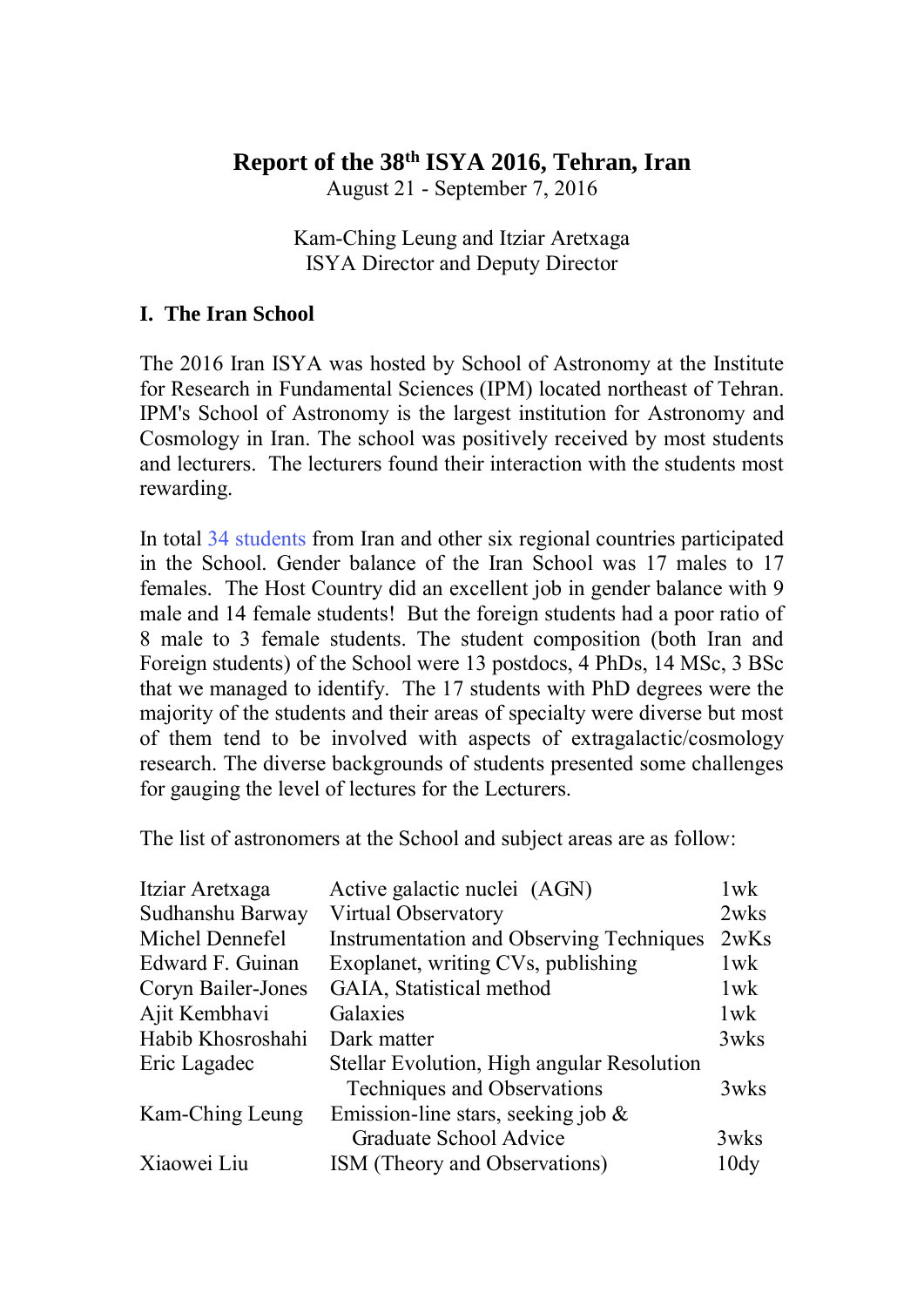| Sohrab Rahvar | Exoplanets (Methods and Properties)       | 2wks |
|---------------|-------------------------------------------|------|
|               | Yogesh Wadadekar Observational Techniques | 1 wk |

John Hearnshaw was on an IAU mission to Iran and gave a special talk on "Why Study Astronomy" at the evening Opening Ceremony. He stayed in the school for 1 week before travelling to the other cities.

## **II. Students Evaluation/Feedback**

The Student Evaluation/Feedback (below) shows "2016 Iran ISYA Evaluation – Result".

The student presentation exercise was scheduled on September 7, 2016 (the last day of the School). Some students turned in their Evaluation Form before the Student Presentations. Unfortunately, many students left the school building after the last presentation without turning in their forms. As a result, there were not as many forms collected. From collective discussions between students and lecturers, in general, it seems most students had a very positive impression of the School.

However, there were critical comments on the lack of observation exercises in the Iran School. There was a problem in securing the nights for a remote telescope time period and weather conditions prevented the carrying out of a lab session. Observational exercises have been a highlight for students at prior ISYA Schools. Future schools should provide for a backup plan in this area. There were comments that some of the lectures presented were not at the right level. Early lectures can be difficult for judging student levels. As described above, the student composition was dominated by postdocs, faculty members and PhDs students, while at the same time, there were 14 MS and 3 undergraduates! In the future, faculty members will be given additional information on student composition in advance but the attainment of advanced degrees in some countries might not reflect knowledge of some subjects.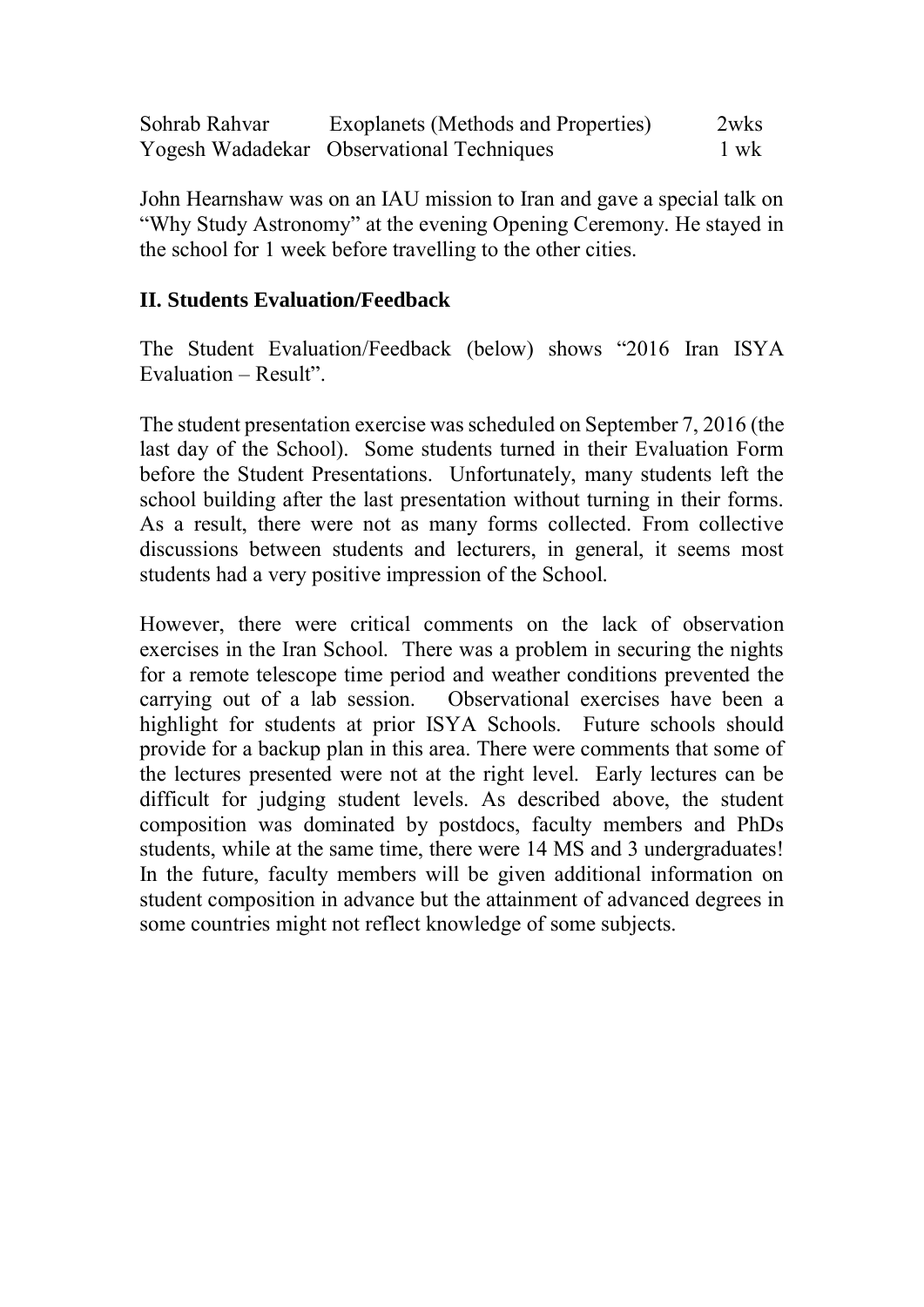## **2016 Iran ISYA Evaluation - Results**

*If you give a mark of less than 3 to any question, please add a short explanation under "comments"*

### Name (*optional)*:

*If you do give your name, we can interpret your answers in the light of what we know of your background.* 

*Answer only one of the questions in each group connected by "Or"*

#### General

| The website told me all I needed to know | Strongly agree |  |  | disagree |
|------------------------------------------|----------------|--|--|----------|
| The application form was easy to fill in | Strongly agree |  |  | disagree |
| Applications were efficiently handled    | Strongly agree |  |  | disagree |

#### Comments

So many qualified PhD students were rejected that their work is strongly connected and instead some participants were not related to this field,

## Lectures

|                                                              |                | 5              | 4              | 3              |                |          |          |
|--------------------------------------------------------------|----------------|----------------|----------------|----------------|----------------|----------|----------|
| The lectures were the most useful part of the<br><b>ISYA</b> | Strongly agree | 4              | $\overline{4}$ | $\mathfrak{D}$ | 2              | $\theta$ | disagree |
| The time spent on the lectures was too long                  | Strongly agree |                | 5              |                | $\mathfrak{D}$ |          | disagree |
| $Or$ the time spent on the lectures was too short            | Strongly agree | $\Omega$       | $\theta$       | $\Omega$       |                | $\theta$ | Disagree |
| $Or$ the time spent on the lectures was just right           | Strongly agree | $\mathfrak{D}$ | 4              | $\Omega$       |                | $\theta$ | Disagree |
| The lectures were at too high a level                        | Strongly agree | $\theta$       | 2              | 3              |                | $\theta$ | Disagree |
| Or the lectures were at too low a level                      | Strongly agree |                | 3              | $\Omega$       | $\overline{2}$ | $\theta$ | Disagree |
| Or the lectures were just right                              | Strongly agree | 3              | $\mathcal{E}$  | 3              | $\theta$       | $\theta$ | Disagree |
| The lectures were well presented                             | Strongly agree | 6              | 4              | 3              | $\Omega$       | $\theta$ | Disagree |
| The lecturers responded well to questions                    | Strongly agree | 10             | $\mathcal{E}$  | $\Omega$       | $\theta$       | $\Omega$ | Disagree |
| I found it easy to get on with the lecturers                 | Strongly agree | 7              | 5              |                |                | 0        | disagree |
| The lecture room was comfortable                             | Strongly agree | 3              | $\theta$       |                | $\theta$       | $\Omega$ | Disagree |

#### Comments:

I think lab time very useful and if that time to be more, this school be good. Sometime, the lectures were not compatible, half of the lectures were too low level and half of them were not! & I prefer for each lecture that we had some appropriate training instead of solving problem! Some lectures were too long and too basic while we would like to spend more time on some other lectures. The level of talks was very different from one lecturer to another, which might be due the lack of coordination between organizers and lecturers who did not know what exactly to provide. There were indeed some very nice and proper lecturers too but it was for only two or three lecturers. I think the lectures were not very useful for me. In addition, I think it would be better to organize more times for projects, getting familiar with software, observation (specially!). One main problem was the level of lectures were extremely uneven. Some lecturers were advanced technical presentation in advance fields, and some were extremely simple and at elementary levels (more suitable for high schoolers!) . The fact is that given ISYA had detailed CV and resumes of applicants, it could be well adjusted so that lectures would match level of participants – elementary or advance.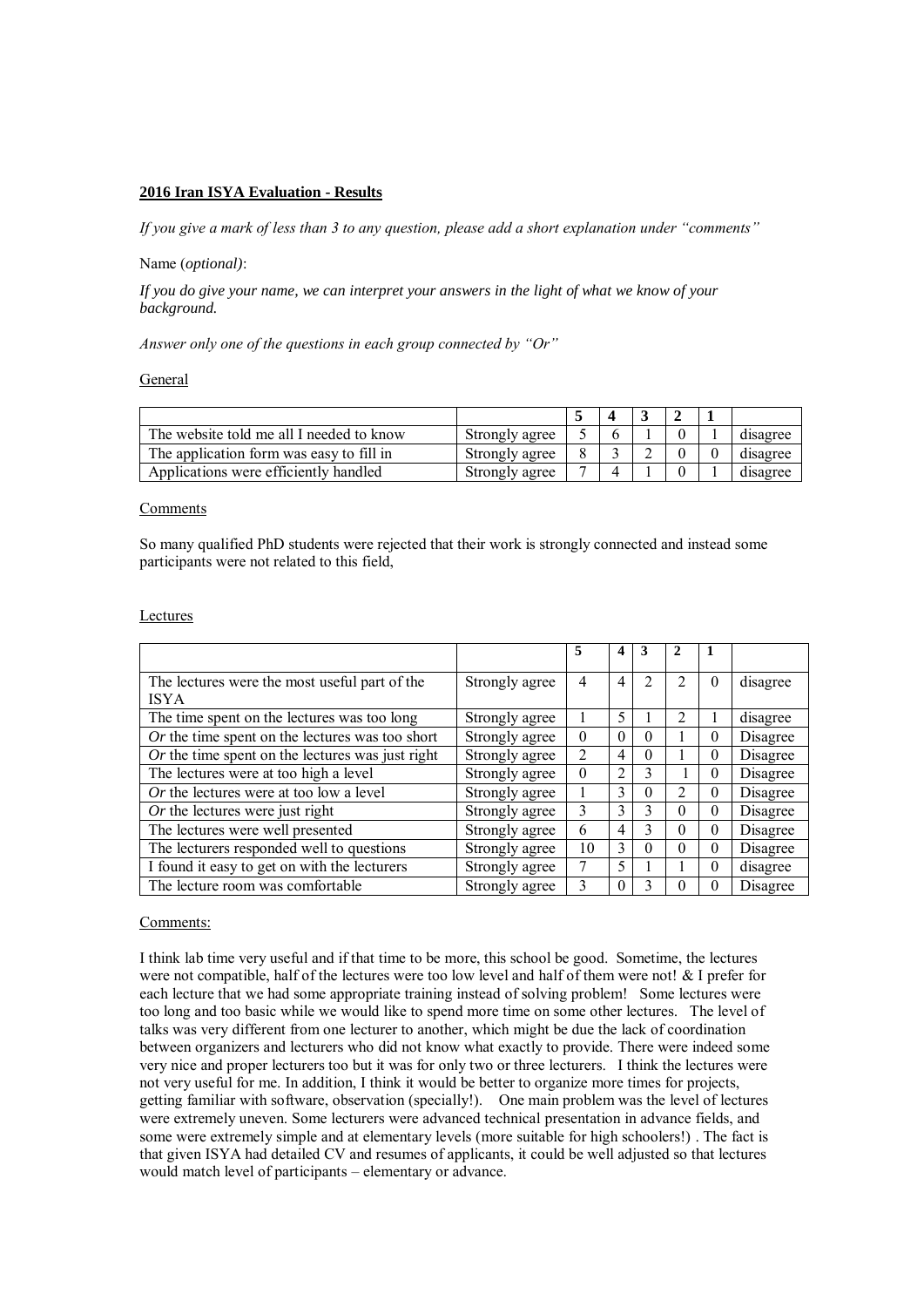### Observation training

|                                                    |                | 5              |   | 3        |          |   |          |
|----------------------------------------------------|----------------|----------------|---|----------|----------|---|----------|
| The observation projects were the most useful      | Strongly agree | 5              | 4 |          | $\theta$ |   | disagree |
| part of the ISYA                                   |                |                |   |          |          |   |          |
| The time spent on observation was too long         | Strongly agree | $\theta$       | 0 | 2        |          | 4 | disagree |
| $Or$ the time spent on observations was too short  | Strongly agree | 3              |   | $\Omega$ |          | 0 | disagree |
| $Or$ the time spent on observations was just right | Strongly agree | $\overline{2}$ | າ | $\Omega$ | $\Omega$ | 0 | disagree |
| The lectures did not prepare me adequately for     | Strongly agree | $\overline{2}$ |   |          |          | 2 | Disagree |
| the observations                                   |                |                |   |          |          |   |          |
| The computing facilities were good                 | Strongly agree | 4              |   | 3        | $\theta$ | 0 | Disagree |
| The help I got with my project was adequate        | Strongly agree | 3              | 6 | 3        | $\Omega$ | 0 | Disagree |
| I found the supervisors helpful and easy to get    | Strongly agree |                | 4 |          | $\theta$ | 0 | Disagree |
| on with                                            |                |                |   |          |          |   |          |

#### Comments:

There was not enough practical work included. We expect all lectures to be followed with observational assignments, which only happened about one of the lectures. We expected ISYA to include usual observational projects, which it is famous for. We give theoretical assignments instead. There were no observation! We plan theoretically an observing night at the first week but never did a real observation. Not much of observation needed more practice in VO. There was no computing facility. I was deeply upset be we had not observation project. It was the worst thing there was not any observation time during the three weeks! We do not have a real observation training our entire lab times, spent be data analysis and computing. The lectures must be more experimental and use some example to help us in observational experience. They can be more practical and challenging instead of be theoretical and report lectures.

#### Presentation exercise

| The student presentations were the most useful | Strongly agree |          |   |          | $\Omega$ | disagree |
|------------------------------------------------|----------------|----------|---|----------|----------|----------|
| part of the school                             |                |          |   |          |          |          |
| The time spent on this was too long            | Strongly agree |          | 4 | $\theta$ | 0        | disagree |
| Or the time spent on this was too short        | Strongly agree | $\theta$ |   | $\theta$ | 0        | disagree |
| Or the time spent on this was just right       | Strongly agree | 4        |   | $\theta$ | 0        | disagree |
| This exercise was well organized               | Strongly agree | ∍        |   |          | 0        | Disagree |
| This exercise was interesting                  | Strongly agree |          |   | $\theta$ |          | Disagree |

#### Comments:

I need more programing exercises data analysing techniques. It does not make sense to give a presentation while most of the lecturers are gone! Could be nicer to present our work at the first or second week of the school to get know what one does. Different projects for different groups had very different levels and were very uneven.

#### Accommodation:

| The airport transport was efficiently done | Strongly agree | 4   |  | U |   | disagree |
|--------------------------------------------|----------------|-----|--|---|---|----------|
| The rooms were good                        | Strongly agree |     |  |   |   | disagree |
| The breakfast was good                     | Strongly agree |     |  |   |   | disagree |
| The meals were good                        | Strongly agree |     |  |   | 0 |          |
| The organizational support was good        | Strongly agree | 8   |  |   |   | Disagree |
| Generally, the ISYA environment was good   | Strongly agree | l 1 |  |   |   | Disagree |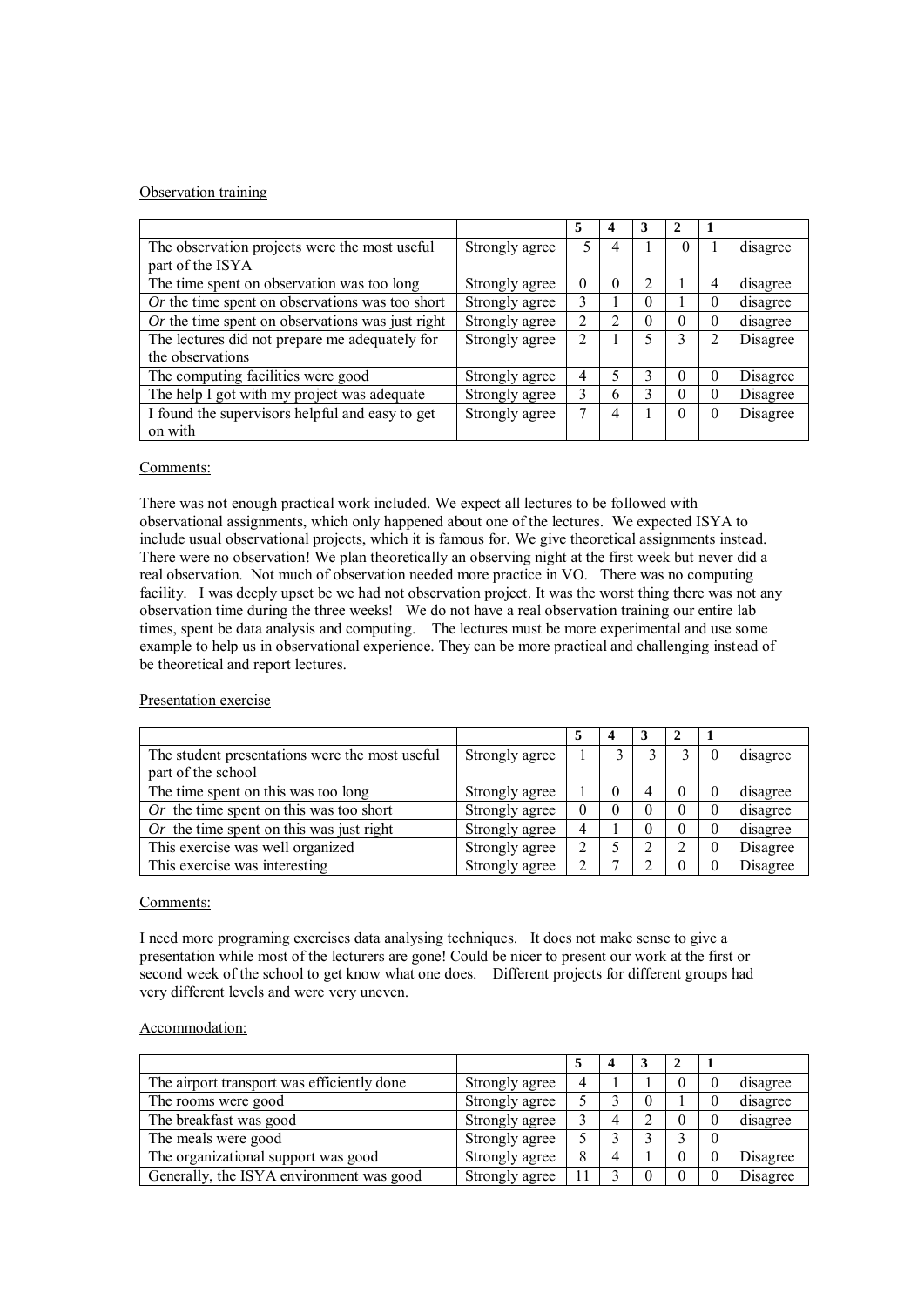## Comments:

I am a local, so I do not fill related fields. In my opinion, it would be much better if instead of a two days of at the end of weekend, we had one day off at weekend and one off in the middle of the week which would be useful to keep as refreshed and active and would give us some time to freshen up during school. There were too much strong and unnecessary words forcing students to attend "all" secessions; maybe without these pressure we could attend the take anyway if they are good enough! Never saw this kind of behaviour in other international school! The meals mostly consisted of rice and not much vegetarian option. The meals usually "rice". My guesthouse is very far from IPM. The food was not cooked perfectly e.g., kebab and chicken were always raw.

## Cultural tours and leisure:

|                                                   |                |    | 4 | 3 |          |          |          |
|---------------------------------------------------|----------------|----|---|---|----------|----------|----------|
| The leisure possibilities after the lectures were | Strongly agree |    |   |   | $\theta$ | $\Omega$ | disagree |
| good                                              |                |    |   |   |          |          |          |
| The Sunday Aug 23 excursion was good              | Strongly agree |    |   |   | $\theta$ | 0        | disagree |
| The excursion to Painball was good                | Strongly agree | 6  |   | ∍ | $\theta$ | 0        | disagree |
| The visit to the Golestan Place was good          | Strongly agree | 6  |   |   |          | 0        | Disagree |
| The Tochal cablecar excursion was good            | Strongly agree |    |   |   |          | 0        | Disagree |
| The school dinner (Monday 30th) was fine          | Strongly agree | 11 |   |   |          | 0        | Disagree |
| Generally, this part of the ISYA was good         | Strongly agree |    |   |   |          |          | Disagree |

#### Comments

None

## The future

|                                                  |                | 5 | 4 | 3        |          |          |          |
|--------------------------------------------------|----------------|---|---|----------|----------|----------|----------|
| I developed an international network as a result | Strongly agree | 4 |   |          |          | 0        | disagree |
| of this ISYA                                     |                |   |   |          |          |          |          |
| The ISYA helped me to better understand my       | Strongly agree | 6 | 4 |          |          | 0        | disagree |
| actual research interests                        |                |   |   |          |          |          |          |
| The ISYA encouraged me to strengthen my          | Strongly agree |   |   |          | $\theta$ | $\theta$ | disagree |
| research in astronomy                            |                |   |   |          |          |          |          |
| Through the ISYA I acquired a broader view on    | Strongly agree | 5 | h | $\theta$ |          | 0        | disagree |
| the research done in astronomy                   |                |   |   |          |          |          |          |
| I have benefited significantly from attending    | Strongly agree | 6 |   | 3        |          | $\theta$ | Disagree |
| this ISYA                                        |                |   |   |          |          |          |          |

#### Comments:

I did benefit from some talks but wasted much time in others! It would be good to remind lecturers in advance of the level they are required to give lectures on. Moreover, some relation between their talks and their exercises! I do understand that it's extremely hard to organize such a school but considering all efforts made, it can be a lot nicer to take into account some critical (not necessarily hard) points. Thanks for organizing this anyway. We could have practice sessions on VO of cloud computing. The assignment on problem solving by Dr. Yogesh could have been less in number, since many students were only concentrating on them and missed lectures. Having the opportunity to participate in this School was one of the best things in my like. I found a great atmosphere in School due to nice lecturers